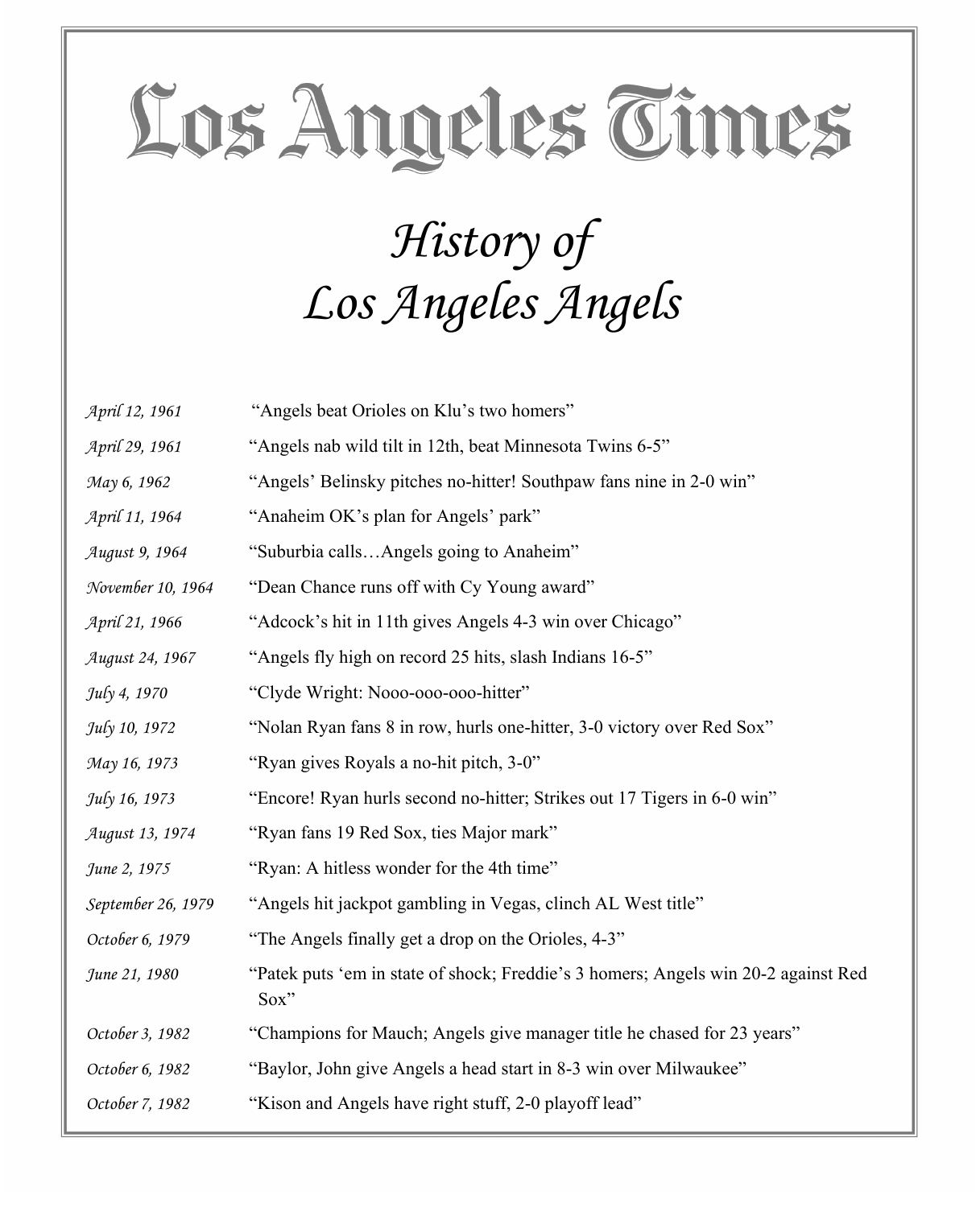| September 18, 1984 | "Reggie Jackson hits home run No. 500"                                                      |
|--------------------|---------------------------------------------------------------------------------------------|
| October 1, 1984    | "Mike Witt's season finale is a perfect game; 1-0 victory over Texas Rangers"               |
| August 5, 1985     | "Rod Carew collects 3,000th hit in Angel win"                                               |
| June 19, 1986      | "Don Sutton is on the button $-300$ th win is a 3-hitter"                                   |
| September 19, 1986 | "Reggie's 3 homers, 7 RBIs help Angels, Witt to 18-3 victory"                               |
| September 27, 1986 | "Angels, doing 90, reach destination in West; Downing wins clincher for Mauch,<br>$8 - 3$ " |
| October 8, 1986    | "Angels sock it to Red Sox and Clemens, 8-1 in opener of playoffs"                          |
| October 11, 1986   | "Angels strike oil with homers in 5-3 victory"                                              |
| October 12, 1986   | "Angels take a 3-1 edge with grit and Grich"                                                |
| October 13, 1986   | "Mauch and Angels go from heaven to Boston; Pennant kept on ice by loss in 11th"            |
| October 16, 1986   | "Curses, the Angels are fallen again, 8-1; Boston wins AL Pennant"                          |
| September 10, 1989 | "Devon White pulls fast one on Red Sox, 8-5"                                                |
| July 18, 1992      | "Angels win fifth in a row; 12-4 victory over the Yankees"                                  |
| April 16, 1994     | "A mission impossible? Not for Angels, beat Blue Jays 14-13 in the 10th"                    |
| June 30, 1995      | "Angels build lead, don't blow it, beat Texas Rangers 20-4"                                 |
| June 13, 1997      | "It's a whole new ballgame; Historic 16-hit, 8-4 victory over Padres"                       |
| June 14, 1998      | "A tough start, great ending for DiSarcina in 18-6 victory over Rangers"                    |
| June 23, 1998      | "Angels make most of shoe being on other foot; Defeat Dodgers the L.A. way"                 |
| April 30, 1999     | "Angels remain on hit parade with 17-1 win over Blue Jays"                                  |
| June 3, 2000       | "Starters labor, but Angel bats work overtime in 12-5 interleague victory over<br>Dodgers"  |
| June 5, 2000       | "Angels take walk and take win, 8-7 over Dodgers"                                           |
| October 6, 2002    | "The Yankee rippers; Angels get their first postseason series win"                          |
| October 10, 2002   | "Throwing a splitter; Angels get even at the Metrodome with some big hitting"               |
| October 12, 2002   | "Troy, Troy again; Glaus homers in eighth for 2-1 advantage"                                |
| October 13, 2002   | "At heaven's gate; Anaheim takes 3-1 series lead"                                           |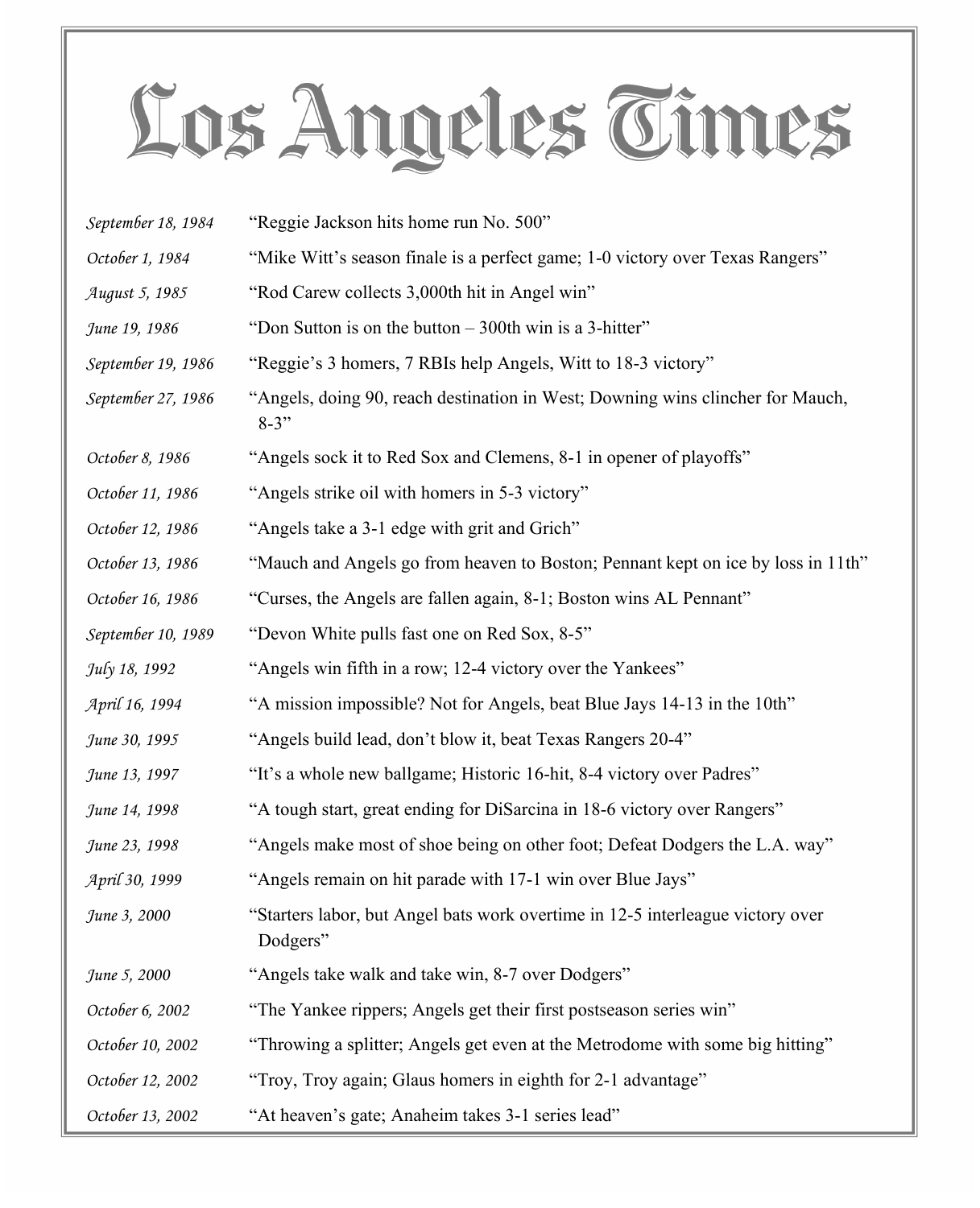| October 14, 2002   | "Ghost busters; First World Series berth buries four decades of haunting memories"    |
|--------------------|---------------------------------------------------------------------------------------|
| October 21, 2002   | "Lighting up Edison; Salmon's two-run homer electrifies crowd and ties series"        |
| October 23, 2002   | "Angels pile up 16 more hits and take a 2-1 advantage over Giants"                    |
| October 27, 2002   | "Angels pull off their most amazing rally and take the series to the limit"           |
| October 28, 2002   | "Glaus is MVP as amazing Angels complete first championship season"                   |
| October 3, 2004    | "Angels score three runs in the eighth to beat A's for AL West title"                 |
| September 28, 2005 | "Angels settle the West with 4-3 victory over the A's"                                |
| October 11, 2005   | "Angels have more in the tank; Without big contributions they eliminate Yankees"      |
| October 12, 2005   | "An early Byrd special; Angel bullpen hangs on in series opener"                      |
| September 24, 2007 | "Toast of the town; Angels beat Seattle 7-4, to clinch the AL West title"             |
| September 11, 2008 | "Angels clinch AL West title after 4-2 victory over Yankees"                          |
| October 6, 2008    | "Angels stay alive on Aybar's hit in the 12th. Napoli homers twice"                   |
| September 29, 2009 | "Angels clinch AL West title after 11-0 win over Texas"                               |
| October 9, 2009    | "Angels show there is no 'hex' factor; 1-0 series lead over Red Sox"                  |
| October 10, 2009   | "Aybar and Izturis get big hits, and Angels put Boston's back against its famed wall" |
| October 12, 2009   | "Ghost busters; Angels rally in the ninth inning to complete sweep of Red Sox"        |
| December 9, 2011   | "The Big A is for Albert; Pujols and C.J. Wilson deals worth \$331 million"           |
| June 23, 2012      | "Angels can pay back a 5-spot; They erase 5-0 deficit to beat Dodgers"                |
| August 5, 2014     | "Freeway Series, Game 1; Angels 5, Dodgers 0"                                         |
| September 18, 2014 | "Wilson and Cron lead the Angels to their first division title since 2009"            |
| October 4, 2015    | "Angels stage stunning ninth-inning rally to stay alive Angels 11, Texas 10"          |
| July 3, 2016       | "Angels have club meeting; Angels 21, Boston 2"                                       |
| July 21, 2016      | "Angels get sixth win in row; Jefre Marte has a blast in Angels' 7-4 win vs. Texas"   |
| June 4, 2017       | "A grand way to join club; Albert Pujols hits 600th home run"                         |
| May 5, 2018        | "3,000 hits! Pujols joins elite club"                                                 |